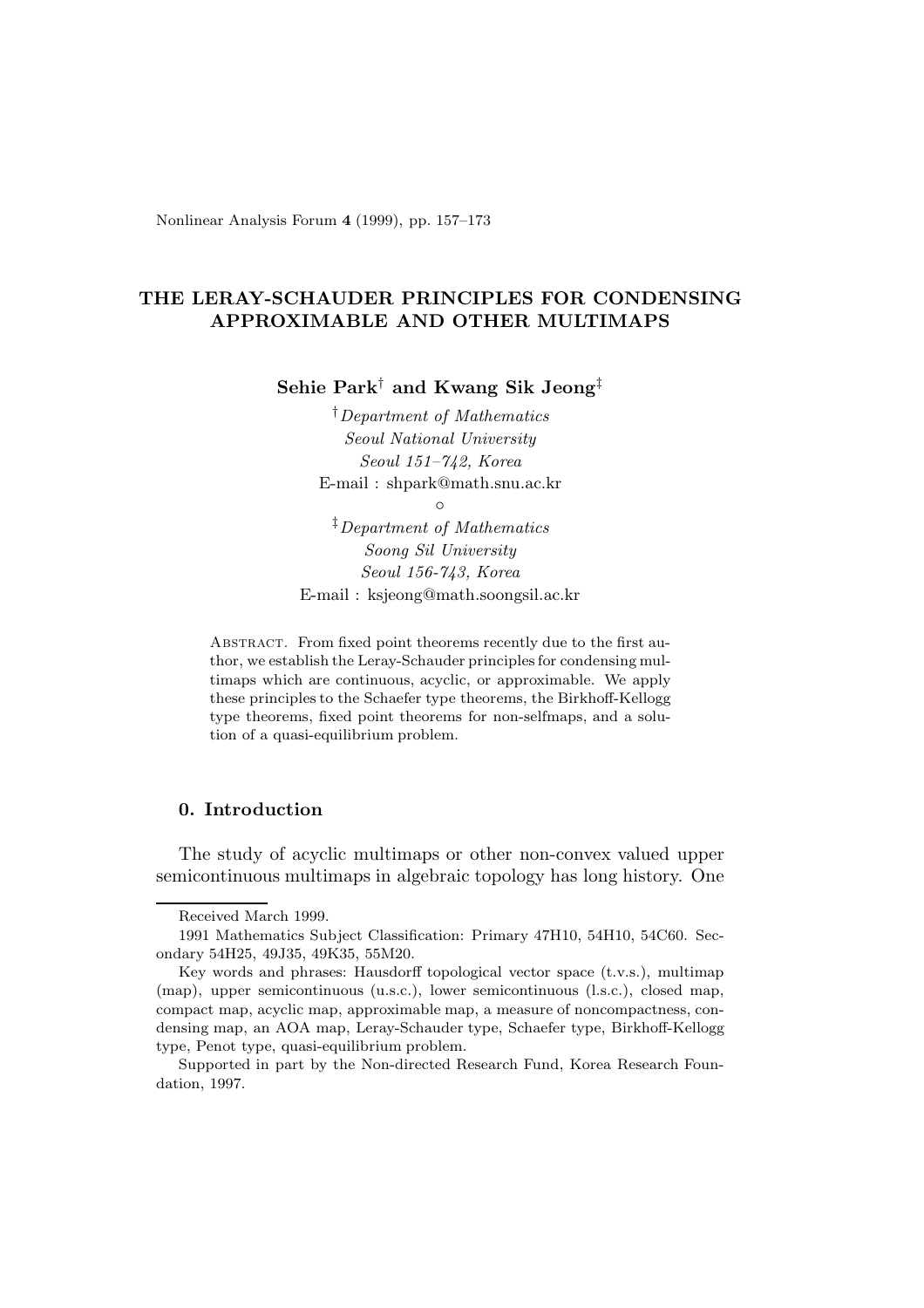of the remarkable contributions to this field is O'Neill's work [O] on continuous multimaps. On the other hand, recently, Ben-El-Mechaiekh *et al.* [BD1-3, BI, BC] have studied other types of non-convex valued multimaps called approachable or approximable.

In [BI], Ben-El-Mechaiekh and Idzik gave a proof of a Leray-Schauder type theorem for compact approximable multimaps using a matching theorem of Ky Fan on closed covers of convex sets. Subsequently, the present author [P5] gave a Schöneberg type proof of the theorem of [BI] and applied it to obtain a Schaefer type theorem, the Birkhoff-Kellogg type theorems, a Penot type theorem for non-selfmaps, and quasi-variational inequalities, all related to compact closed approximable multimaps.

In the present paper, we are concerned with *acyclic* multimaps, *O'Neill* maps, and *approximable* multimaps defined on a class of closed convex subsets of topological vector spaces not necessarily locally convex. Our aim is to establish the Leray-Schauder type principles from fixed point theorems for condensing multimaps and to extend the results in [P5] to noncompact cases. We apply these principles to the Schaefer type theorems, the Birkhoff-Kellogg type theorems, fixed point theorems for non-selfmaps, and a quasi-equilibrium problem, all related to condensing multimaps of the above mentioned type.

Our arguments are based on a general Schauder type fixed point theorem for compact multimaps in the class  $\mathfrak{B}$  of "better" admissible maps (see Park [P6,7,9]) defined on admissible convex subsets of a topological vector space.

### **1. Preliminaries**

A t.v.s. means a Hausdorff topological vector space. Int, Bd, , and co denote the interior, boundary, closure, and convex hull, respectively.

For subsets *X* and *Y* of t.v.s. *E* and *F*, respectively, a *multimap* or, simply a *map*  $T : X \to Y$  is a function from X into the power set of *Y* with nonempty compact values. Note that  $y \in Tx$  is equivalent to  $x \in T^- y$  and, for  $B \subset Y$ ,  $T^-(B) := \{x \in X : Tx \cap B \neq \emptyset\}$ . For  $U \subset X$ , Bd<sub>X</sub>U denote the boundary of U in X.

A map  $T : X \to Y$  is said to be *upper semicontinuous* (u.s.c.) if  $T^{-}(B)$  is closed for each closed  $B \subset Y$ ; *lower semicontinuous* (l.s.c.)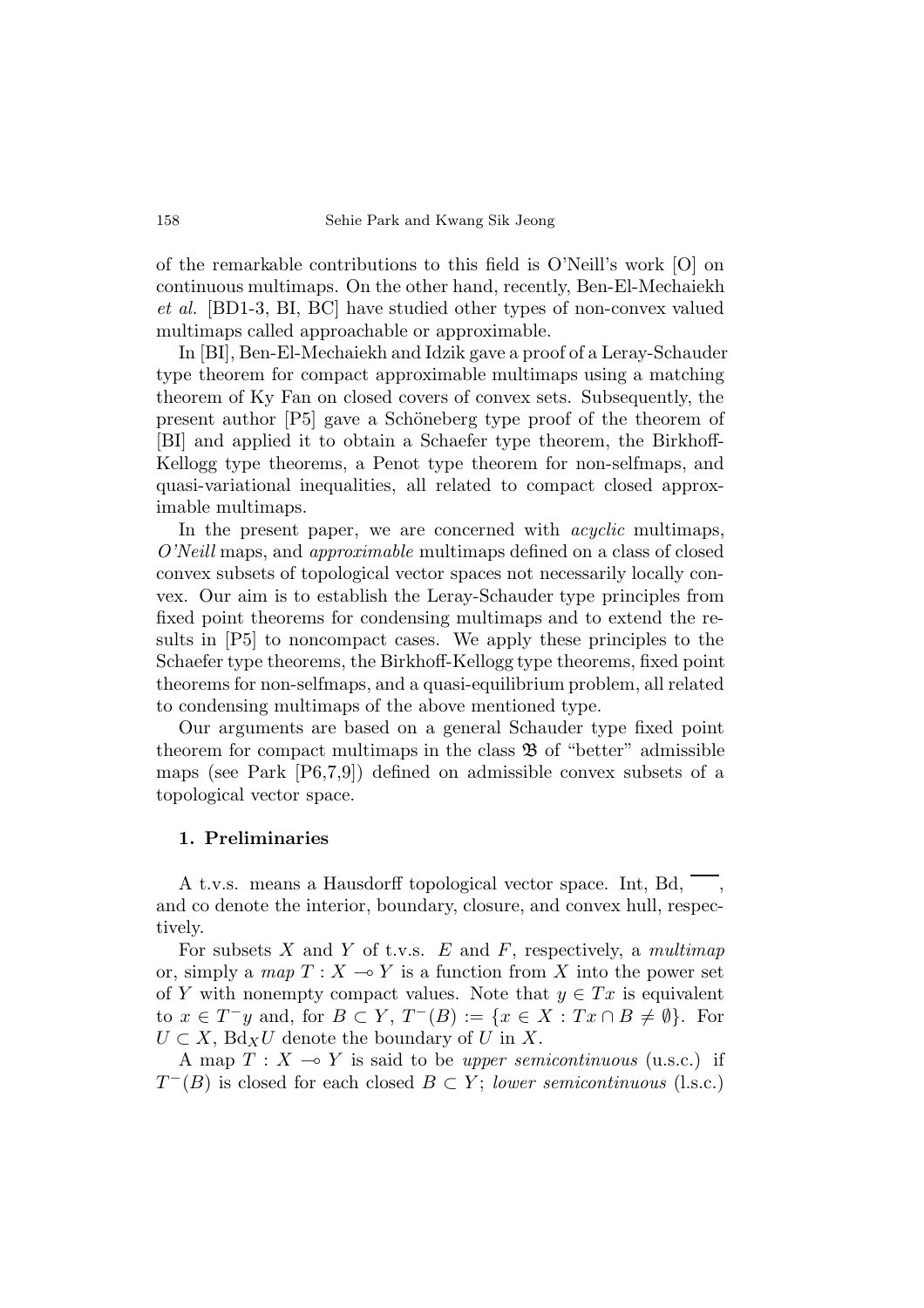if  $T^{-}(B)$  is open for each open  $B \subset Y$ ; *continuous* if it is u.s.c. and l.s.c.; *closed* if it has the closed graph  $\text{Gr}(T) \subset X \times Y$ ; and *compact* if its range  $T(X)$  is contained in a compact subset of Y.

Recall that a nonempty topological space is *acyclic* if all of its reduced Cech homology groups over rationals vanish. A map  $T : X \to Y$ is said to be *acyclic* if it is u.s.c. with acyclic values; and called an *O'Neill map* [O] if it is continuous and has values of one or *m* acyclic components, where *m* is fixed.

Given two open neighborhoods *U* and *V* of the origins in *E* and *F*, respectively, a  $(U, V)$ -approximative continuous selection of  $T : X \to Y$ is a continuous function  $s: X \to Y$  satisfying

$$
s(x) \in (T[(x+U) \cap X] + V) \cap Y
$$
 for every  $x \in X$ .

A map  $T: X \to Y$  is said to be *approximable* if its restriction  $T|_K$  to any compact subset  $K$  of  $X$  admits a  $(U, V)$ -approximative continuous selection for every  $U$  and  $V$  as above; see [BI].

For examples of approximable maps, see [BD1-3, BI, BC].

Let  $E$  be a t.v.s. and  $C$  a lattice with a least element, which is denoted by 0. A function  $\Phi: 2^E \to C$  is called a *measure of noncompactness* on *E* provided that the following conditions hold for any  $X, Y \in 2^E$ :

- (1)  $\Phi(X) = 0$  if and only if X is relatively compact;
- $(2) \Phi(\overline{\text{co}} X) = \Phi(X);$  and
- (3)  $\Phi(X \cup Y) = \max{\{\Phi(X), \Phi(Y)\}}$ .

It follows that  $X \subset Y$  implies  $\Phi(X) \leq \Phi(Y)$ .

The above notion is a generalization of the set-measure *γ* and the ball-measure  $\chi$  of noncompactness defined either in terms of a family of seminorms or a norm. For details, see [PF1,2].

For  $D \subset E$ , a map  $T : D \multimap E$  is said to be  $\Phi$ -*condensing* provided that if  $X \subset D$  and  $\Phi(X) \leq \Phi(T(X))$ , then *X* is relatively compact; that is,  $\Phi(X) = 0$ .

From now on, we assume that  $\Phi$  is a measure of noncompactness on the given t.v.s. *E* if necessary.

Note that any map defined on a compact set or any compact map is Φ−condensing. Especially, if *E* is locally convex, then a compact map  $T: D \to E$  is  $\gamma$ - or  $\chi$ -condensing whenever *D* is complete or *E* is quasi-complete.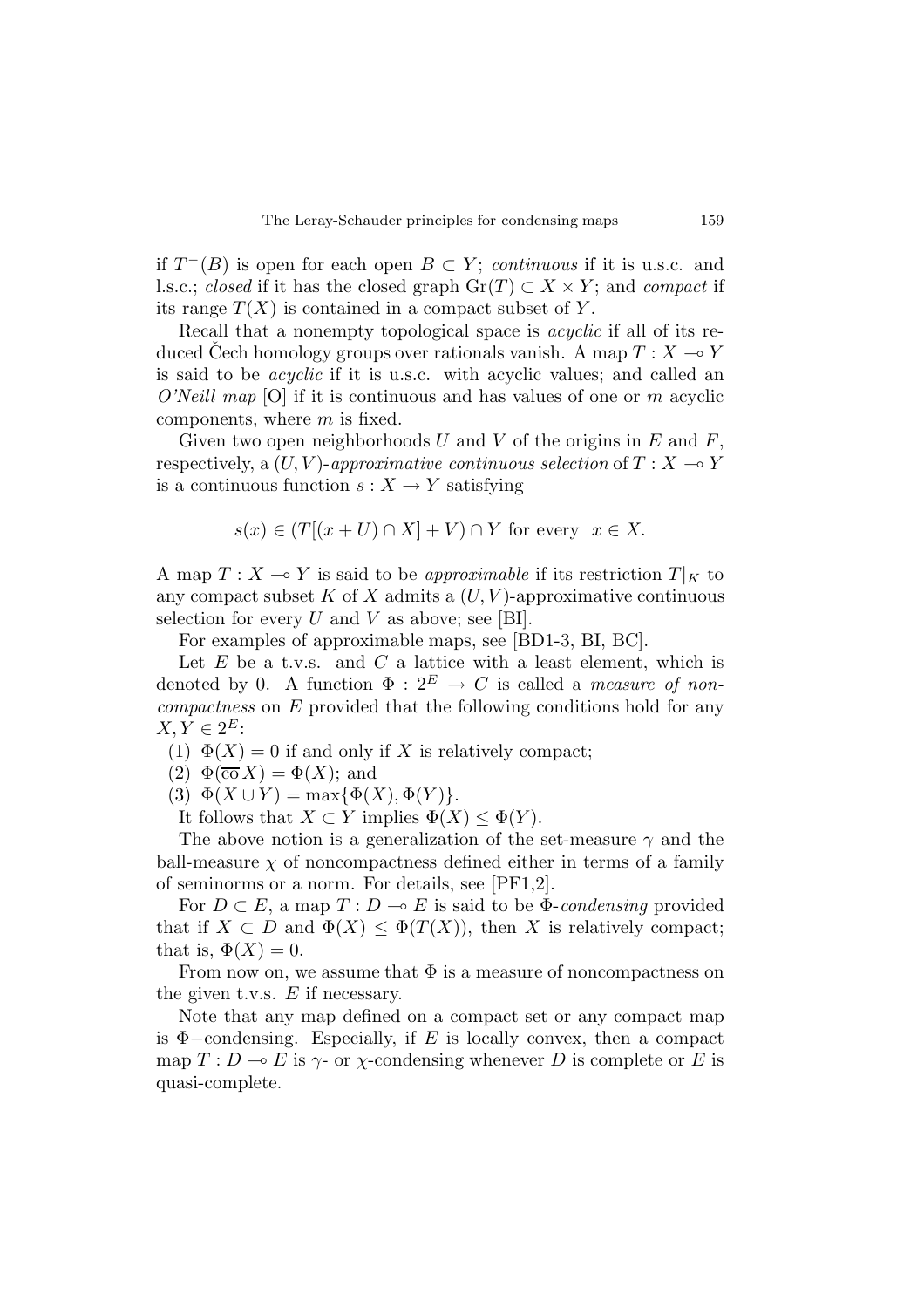## **2. A new fixed point theorem**

In this section, we introduce a general Schauder type fixed point theorem on admissible maps defined on admissible convex subsets of a t.v.s..

A nonempty subset *X* of a t.v.s. *E* is said to be *admissible* (in the sense of Klee [K]) provided that, for every compact subset *K* of *X* and every neighborhood *V* of the origin 0 of *E*, there exists a continuous map  $h: K \to X$  such that  $x - h(x) \in V$  for all  $x \in K$  and  $h(K)$  is contained in a finite dimensional subspace *L* of *E*.

Note that every nonempty convex subset of a locally convex t.v.s. is admissible; see Nagumo [N]. Other examples of admissible t.v.s. are  $l^p$ ,  $L^p$ , the Hardy spaces  $H^p$  for  $0 < p < 1$ , the space  $S(0, 1)$  of equivalence classes of measurable functions on [0*,* 1], and others. Moreover, any locally convex subset of an *F*-normable t.v.s. and any compact convex locally convex subset of a t.v.s. is admissible. Note that an example of a nonadmissible nonconvex compact subset of the Hilbert space  $l^2$  is known. For details, see Klee [K], Hadžić [H], Weber [W1,2], and references therein.

Let *X* be a nonempty convex subset of a t.v.s. *E* and *Y* a topological space. A *polytope*  $P$  in  $X$  is any convex hull of a nonempty finite subset of *X*; or a nonempty compact convex subset of *X* contained in a finite dimensional subspace of *E*.

We define the *"better" admissible class*  $\mathfrak{B}$  of multimaps as follows:

 $F \in \mathfrak{B}(X,Y) \Longleftrightarrow F : X \multimap Y$  is a map such that for any polytope *P* in *X* and any continuous map  $f: F(P) \to P$ ,  $f(F|_P): P \to P$  has a fixed point.

The following fixed point theorem was due to recently by the author [P7,9]:

Theorem A. *Let E be a t.v.s. and X an admissible convex subset of E.* Then any closed compact map  $T \in \mathfrak{B}(X,X)$  *has a fixed point.* 

In [P7,9], it was shown that our new theorem subsumes more than sixty known or possible particular forms, and generalizes them in terms of the involving spaces and the multimaps as well.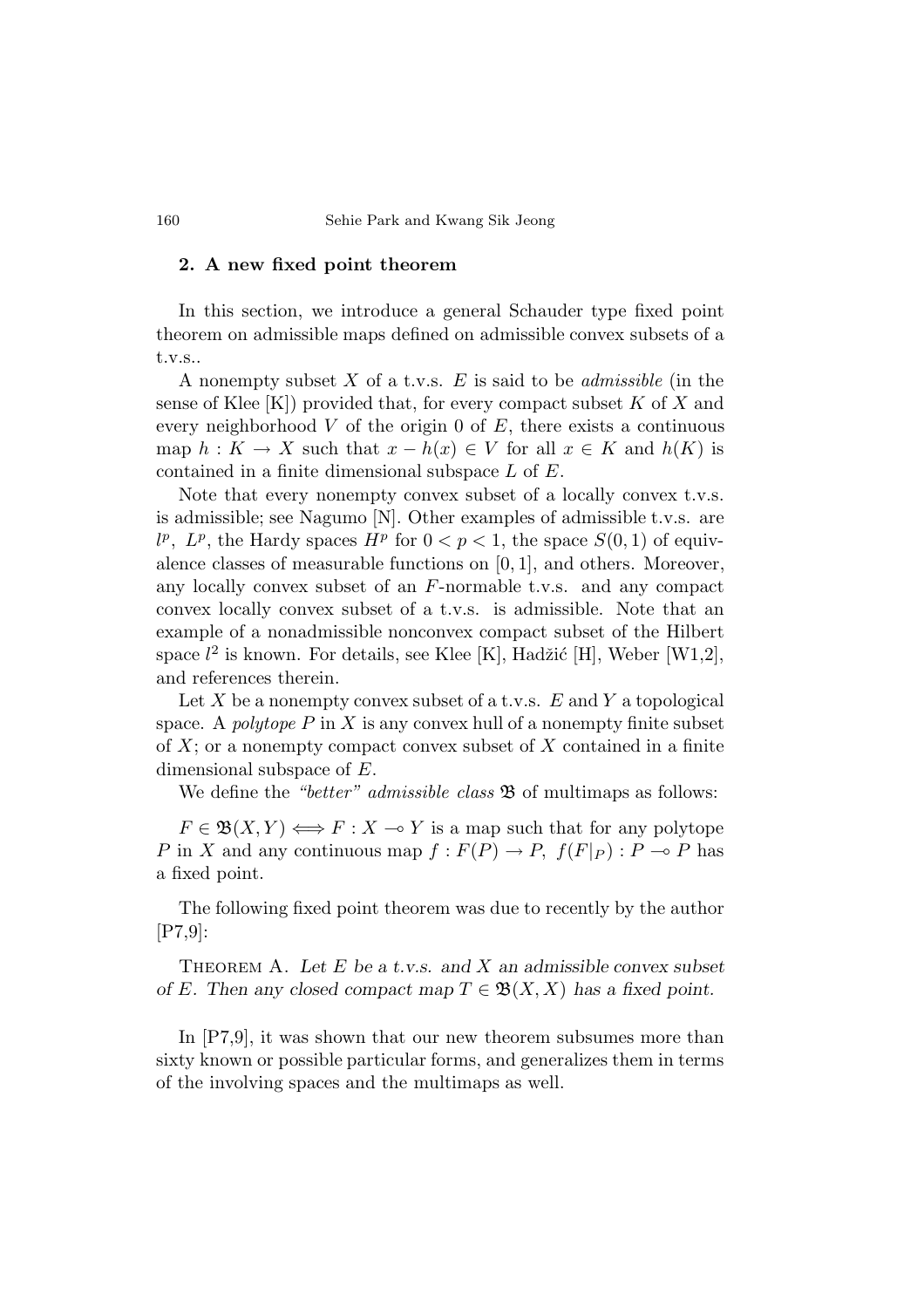In this paper, an *AOA map* means any of acyclic maps, O'Neill maps, or u.s.c. approximable maps. It is known that any AOA map belongs to the class  $\mathfrak{B}$ . For other examples of maps in  $\mathfrak{B}$ , see [P6,7,9].

Our basic tool is the following:

Theorem B. *Let X be an admissible convex subset of a t.v.s. E* and  $T: X \rightarrow X$  an AOA map. If *T* is compact, then *T* has a fixed *point.*

In case *E* is locally convex, Theorem B was first due to Park [P1-3, PSW] for acyclic maps, to Park [P4,5] for approximable maps, and Theorem B for O'Neill maps was recently obtained by Park [P6].

### **3. The Leray-Schauder type principles**

In this section, we deduce a Leray-Schauder principle by the method of Schöneberg [Sö]. From the main result, we obtain Leray-Schauder type fixed point theorems or the Leray-Schauder alternatives.

The following is known by many authors; for example, see Mehta, Tan, and Yuan [MTY, Lemma 1].

Lemma. *Let D be a nonempty closed convex subset of a t.v.s. E* and  $T: D \to D$  a  $\Phi$ -condensing map. Then there exists a nonempty *compact convex subset*  $K$  *of*  $D$  *such that*  $T(K) \subset K$ *.* 

Note that even if *D* is admissible, we can not say that *K* is admissible in *E*. Therefore, we need the following concept:

A nonempty subset *D* of a t.v.s. *E* is said to be *q*-*admissible* if any nonempty compact convex subset *K* of *D* is admissible.

We give some examples of *q*-admissible sets as follows:

(1) Any nonempty locally convex subset of a t.v.s.

(2) Any nonempty subset of a locally convex t.v.s.

(3) Any nonempty subset of a t.v.s. *E* on which its topological dual *E*<sup>∗</sup> separates point. Note that any compact convex subset of such a space *E* is affinely embeddable in a locally convex t.v.s.; see [W2].

It should be noted that an admissible t.v.s. (in the sense of Klee [K]) and a *q*-admissible t.v.s. can be also defined.

From Theorem B and Lemma, we have the following: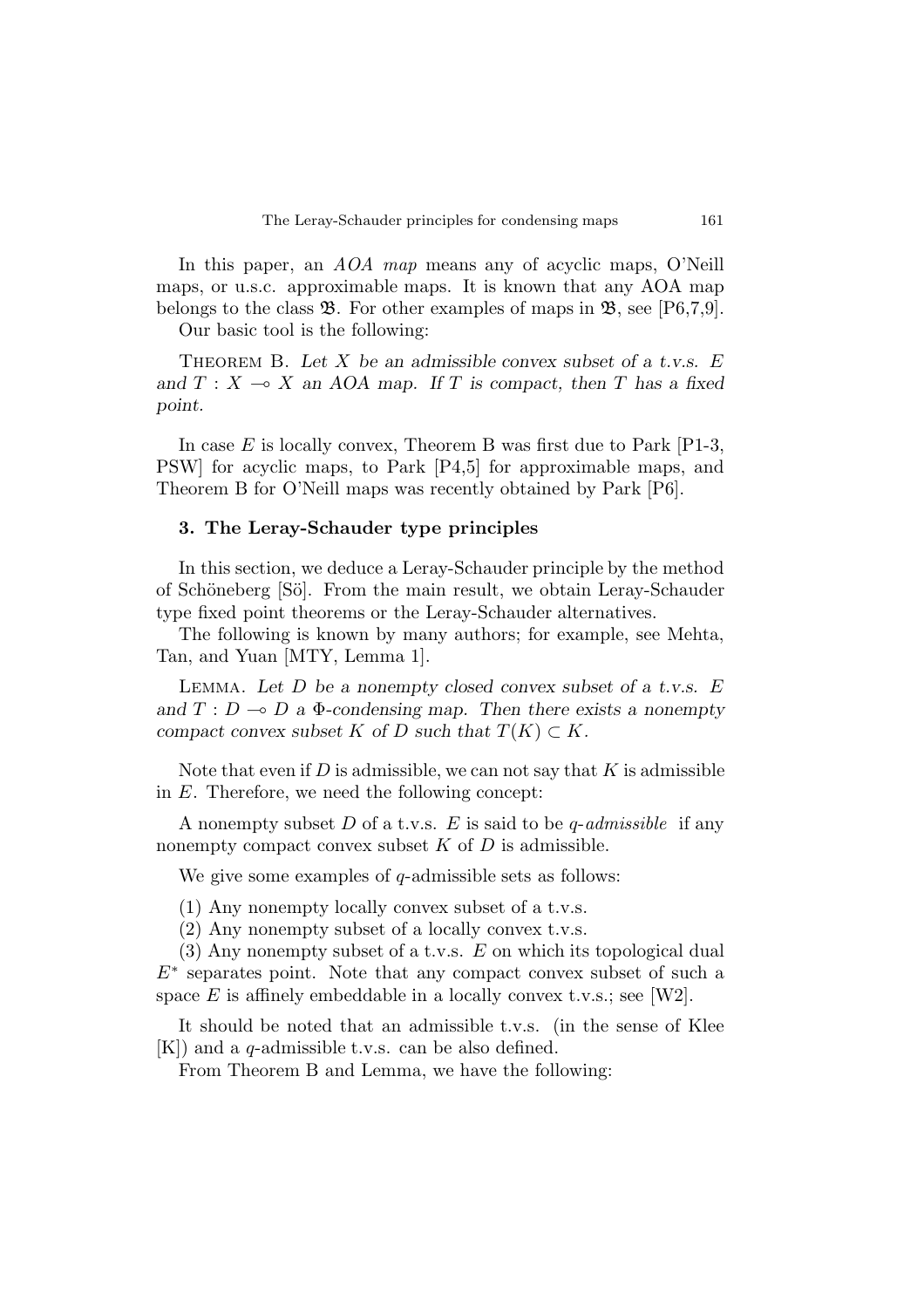Theorem 1. *Let D be a q-admissible closed convex subset of a t.v.s.*  $E$  and  $T: D \to D$  a  $\Phi$ -condensing AOA map. Then  $T$  has a *fixed point.*

*Proof.* By Lemma, there is a compact convex subset *K* of *D* such that  $T(K) \subset K$ . Since *D* is *q*-admissible, *K* is admissible. Moreover,  $T|_K$  is an AOA map and compact, and hence has a fixed point by Theorem B.

From Theorem 1, we deduce the following Leray-Schauder type principle by the method of Schöneberg [Sö]:

Theorem 2. *Let X be a q-admissible closed convex subset of a t.v.s. E* such that  $0 \in X$ ,  $U \subset X$  an open neighborhood of 0 (*in X*), and  $H : [0, 1] \times \overline{U} \longrightarrow X$  an AOA map. Suppose that

- (1)  $x \notin H(t, x)$  for  $t \in [0, 1]$  and  $x \in Bd_XU$ ;
- (2)  $\lambda x \notin H(1, x)$  for  $\lambda > 1$  and  $x \in Bdx$ *U*; and
- (3)  $Q \subset \overline{U}$  and  $\Phi(Q) \leq \Phi(H([0,1] \times Q))$  *imply that*  $Q$  *is relatively compact.*

*Then there exists an*  $x \in \overline{U}$  *such that*  $x \in H(0, x)$ *.* 

*Proof.* Let  $R \subset X$  be defined by

$$
R := \{ x \in \overline{U} : x \in H(t, x) \text{ for some } t \in [0, 1] \}
$$
  

$$
\cup \{ x \in \overline{U} : x \in tH(1, x) \text{ for some } t \in [0, 1] \}.
$$

Then  $R \neq \emptyset$  (since  $0 \in R$ ) and R is compact (since H is u.s.c. and  $R \subset \overline{\text{co}}(\{0\} \cup H([0,1] \times R))$ . Note that  $R \cap \text{Bd}_X U = \emptyset$  (by (1) and (2)). Since *X* is completely regular, there exists a continuous function  $r: X \to [0,1]$  such that  $r(x) = 0$  for  $x \in R$  and  $r(x) = 1$  for  $x \in Bd_XU$ . Now define a map  $G: X \to X$  by

$$
Gx := \begin{cases} H(2r(x), x), & r(x) \leq \frac{1}{2} \text{ and } x \in \overline{U}, \\ 2(1 - r(x))H(1, x), & r(x) \geq \frac{1}{2} \text{ and } x \in \overline{U}, \\ \{0\}, & x \notin \overline{U}. \end{cases}
$$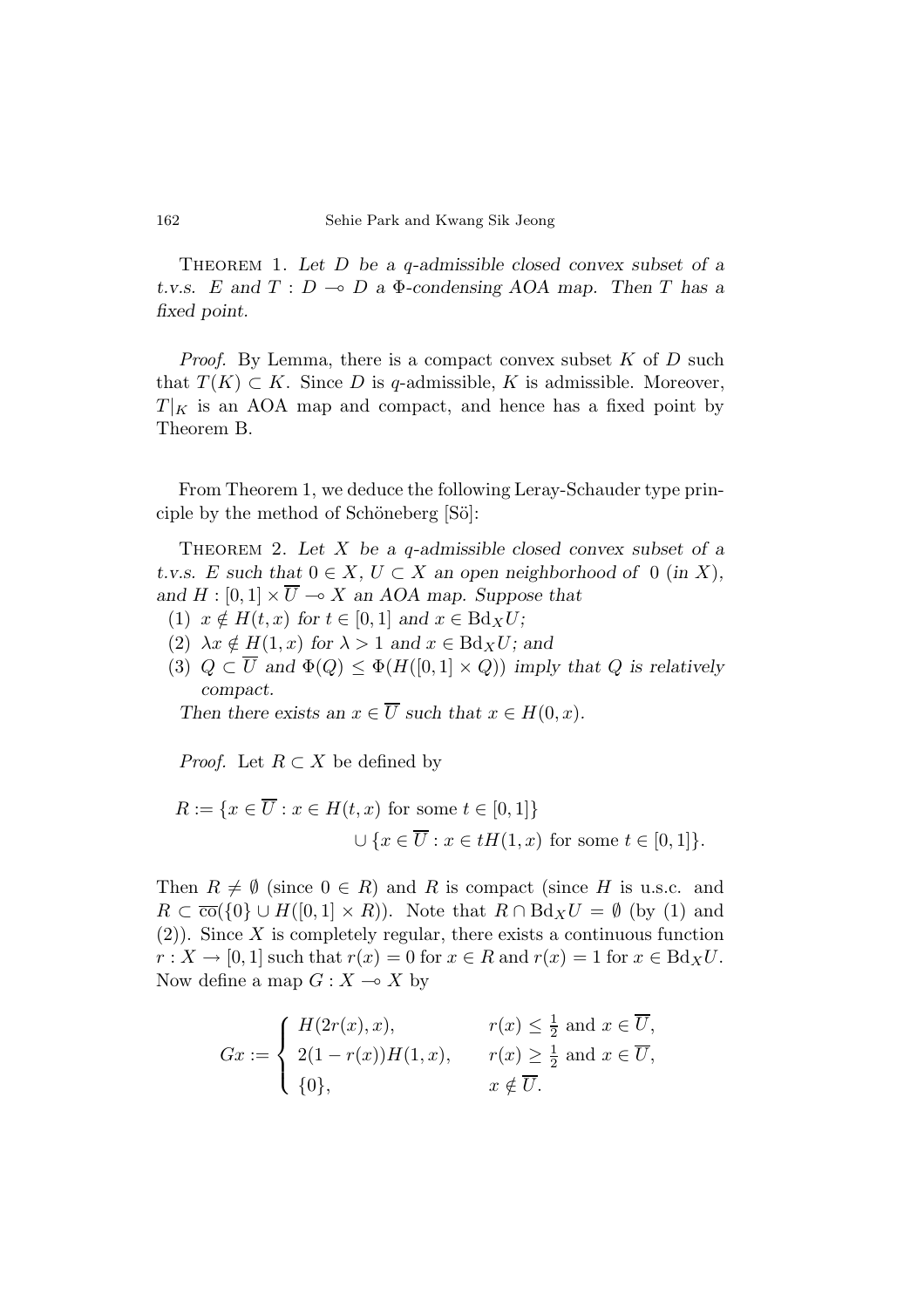If *H* is u.s.c., then *G* is u.s.c. since *r* is continuous and  $r(x)=1$ for  $x \in Bd_XU$ . Moreover, if *H* is acyclic, so is *G*. Further, if *H* is an O'Neill map then so is *G*.

We show that if  $H$  is approximable, then  $G$  is also approximable. In fact, let *K* be a compact subset of *X* and  $V_1, V_2$  two open convex neighborhoods of 0 in *E*. Note that, for any  $\varepsilon > 0$ ,  $V'_1 := (-\varepsilon, \varepsilon) \times V_1$  is an open convex neighborhood of  $\mathbb{R} \times E$ . Since *H* is approximable, there  $\text{exists a } (V_1', V_2) \text{-approximate continuous selection } h : [0,1] \times (K \cap \overline{U}) \rightarrow$ X of  $H|_{[0,1]\times (K\cap\overline{U})}$  satisfying

$$
h(t,x) \in (H[((t,x)+V_1') \cap ([0,1] \times (K \cap \overline{U}))]+V_2) \cap X
$$

for  $(t, x) \in [0, 1] \times (K \cap \overline{U})$ . Define  $q: K \to X$  by

$$
g(x) := \begin{cases} h(2r(x), x), & r(x) \leq \frac{1}{2} \text{ and } x \in K \cap \overline{U}, \\ 2(1 - r(x))h(1, x), & r(x) \geq \frac{1}{2} \text{ and } x \in K \cap \overline{U}, \\ \{0\}, & x \notin K \cap \overline{U}. \end{cases}
$$

Then *g* is continuous and it can be checked that

$$
g(x) \in (G[(x+V_1) \cap K] + V_2) \cap X \quad \text{for} \quad x \in K.
$$

This shows that *G* is approximable.

Moreover, *G* is  $\Phi$ -condensing. In fact, let  $Q \subset X$  such that  $\Phi(Q) \leq$  $\Phi(G(Q))$ . From the definition of *G*, we have

$$
G(Q) \subset \overline{\text{co}}(\{0\} \cup H([0,1] \times (Q \cap \overline{U}))).
$$

If  $Q \cap \overline{U} = \emptyset$ , then  $\Phi(Q) \leq \Phi(G(Q)) \leq \Phi(\{0\}) = 0$  and hence  $Q$  is relatively compact. If  $Q \cap \overline{U} \neq \emptyset$ , then we have

$$
\Phi(Q \cap \overline{U}) \le \Phi(Q) \le \Phi(G(Q))
$$
  
\n
$$
\le \Phi(\overline{co}(\{0\} \cup H([0,1] \times (Q \cap \overline{U}))))
$$
  
\n
$$
\le \Phi(H([0,1] \times (Q \cap \overline{U})))
$$

and hence  $Q \cap \overline{U}$  is relatively compact by (3). Therefore  $H([0,1] \times (Q \cap$  $\overline{U}$ )) is relatively compact (for *H* is u.s.c. and compact-valued), whence

$$
\Phi(Q) \le \Phi(H([0,1] \times (Q \cap \overline{U}))) = 0;
$$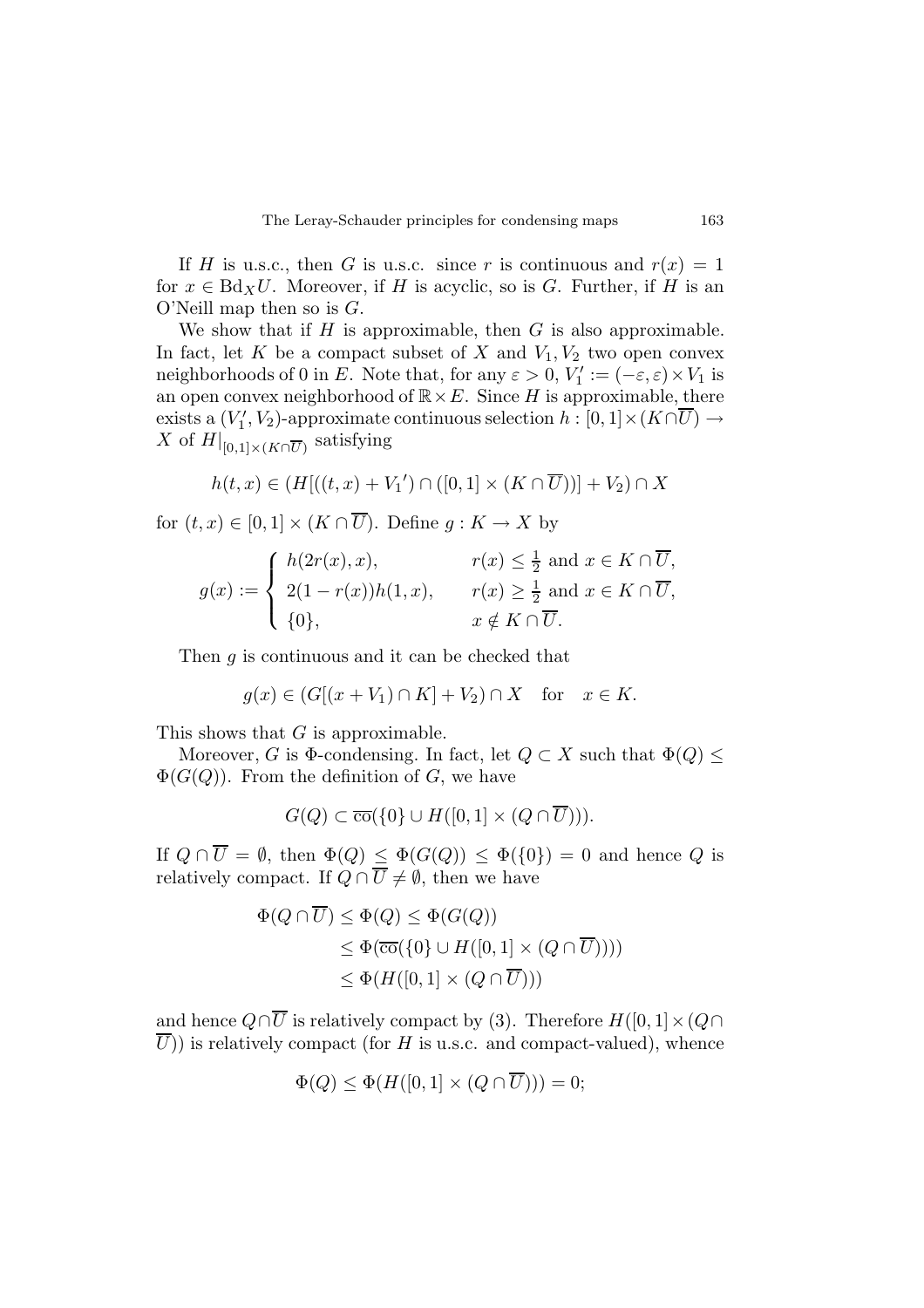that is, *Q* is relatively compact.

Since *G* is a  $\Phi$ -condensing AOA map, it has a fixed point  $x_0 \in X$ by Theorem 1. Note that  $x_0 \in Gx_0$  implies  $x_0 \in R$  and  $r(x_0) = 0$ . Therefore,  $x_0 \in \overline{U}$  and  $x_0 \in H(0, x_0)$ . This completes our proof.

The origin of Theorem 2 goes back to Leray and Schauder [LS]. Particular forms of Theorem 2 for a locally convex t.v.s. *E* are due to Browder [Br] and Potter [Pt] for single-valued maps, to Fitzpatrick and Petryshyn [FP1] for convex-valued maps, and to Schöneberg [Sö] for acyclic maps.

From Theorem 2, we have the following Leray-Schauder type fixed point theorem:

Theorem 3. *Let X be a q-admissible closed convex subset of a t.v.s. E* such that  $0 \in X$ ,  $U \subset X$  an open neighborhood of 0 (in X), *and*  $T: \overline{U} \to X$  *an AOA map.* If *T* is  $\Phi$ -condensing, then either

(1) *T has a fixed point; or*

(2)  $\lambda x \in Tx$  for some  $\lambda > 1$  and  $x \in Bd_XU$ .

*Proof.* We use Theorem 2 with  $H(t, x) = Tx$  for  $t \in [0, 1]$  and  $x \in \overline{U}$ . Suppose that (2) does not hold. If there exists an  $x_0 \in Bd_XU$  such that  $x_0 \in Tx_0$ , then we have done. If there is no  $x_0 \in Bd_XU$  satisfying  $x_0 \in Tx_0$ , then all of the requirements of Theorem 2 are satisfied. Therefore, there exists an  $x_0 \in \overline{U}$  such that  $x_0 \in Tx_0$ . This completes our proof.

There have appeared many particular forms of Theorem 3 in history even for a locally convex t.v.s. *E*. A few of them can be seen in Petryshyn [Pe2], Reich [R1-4], Gatica and Kirk [GK1,2], Fitzpatrick and Petryshyn [FP1,2], Martelli [Mr], and Lin [Ln].

The following is a particular form of Theorem 3:

Theorem 4. *Let D be a closed subset of a q-admissible t.v.s. E such that*  $0 \in \text{Int } D$ , and  $T : D \multimap E$  an AOA map. If  $T$  is  $\Phi$ *condensing, then*

(1) *T has a fixed point; or*

(2)  $\lambda x \in Tx$  for some  $\lambda > 1$  and  $x \in \text{Bd} D$ .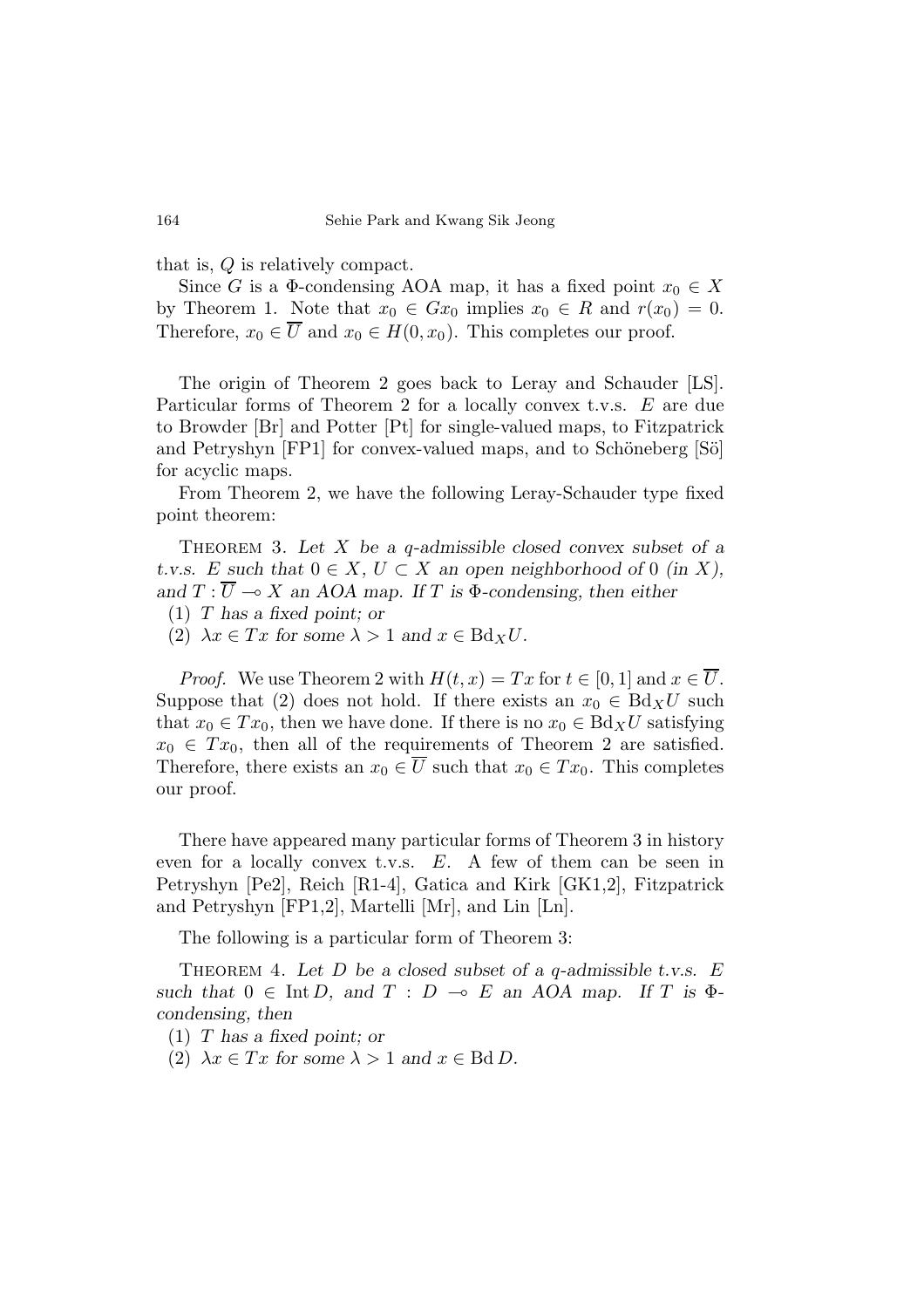*Proof.* Use Theorem 3 with  $X = E$  and  $U = \text{Int } D$ .

For a locally convex t.v.s. *E*, Theorem 4 for compact approximable maps was given first by Ben-El-Mechaiekh and Idzik [BI], and for Φ-condensing approximable maps by Ben-El-Mechaiekh, Chebbi, and Florenzano [BC].

Theorem 4 for acyclic maps includes many known results; for example, Petryshyn [Pe2], Furi and Martelli [FM], Martelli [Mr], Reich [R3,4], and Ben-El-Mechaiekh [Be]. As we noted earlier in [P5], Theorem 4 works for star-shaped or shrinkable sets *D*.

#### **4. The Schaefer type theorems**

From our Leray-Schauder type principle, we obtain the following Schaefer type theorem:

THEOREM 5. Let *E* be a *q*-admissible t.v.s. and  $T : E \multimap E$  and *AOA map. If T is* Φ*-condensing, then either*

- (1) *for each*  $\lambda \in (0,1)$ *, there exists an*  $x \in E$  *such that*  $x \in \lambda Tx$ *; or*
- (2) the set  $A := \{x \in E : x \in \mu Tx \text{ for some } \mu \in (0,1)\}\$ is not *bounded.*

*Proof.* Let  $\lambda \in (0,1)$  and  $S := \lambda T$  defined by  $Sx = \lambda Tx$  for  $x \in E$ . Suppose that *A* is bounded. Then for any open convex neighborhood *V* of 0, there exists an  $r > 0$  such that  $U := rV \supset A$ . Define *H* :  $[0,1] \times \overline{U} \multimap E$  by

$$
H(t, x) = (1 - t)Sx \quad \text{for} \quad t \in [0, 1] \text{ and } x \in \overline{U}.
$$

Now we apply Theorem 2 with  $X = E$ .

 $(1)$   $x \notin H(t, x)$  for  $t \in [0, 1]$  and  $x \in \text{Bd } U$ .

In fact, if *x* ∈ *H*(*t*, *x*) = (1 − *t*)*Sx* =  $λ(1 − t)Tx$  for some *t* ∈ [0, 1), then  $\lambda(1-t) \in (0,1)$  and  $x \in A \subset U$ . Since *U* is open, we should have  $x \notin \text{Bd } U$ . On the other hand, if  $x \in H(1, x) = \{0\}$ , then  $x \notin \text{Bd } U$ . (2) For any  $x \in \text{Bd} U$ ,

$$
H(1, x) \cap \{\mu x : \mu > 1\} = \{0\} \cap \{\mu x : \mu > 1\} \neq \emptyset.
$$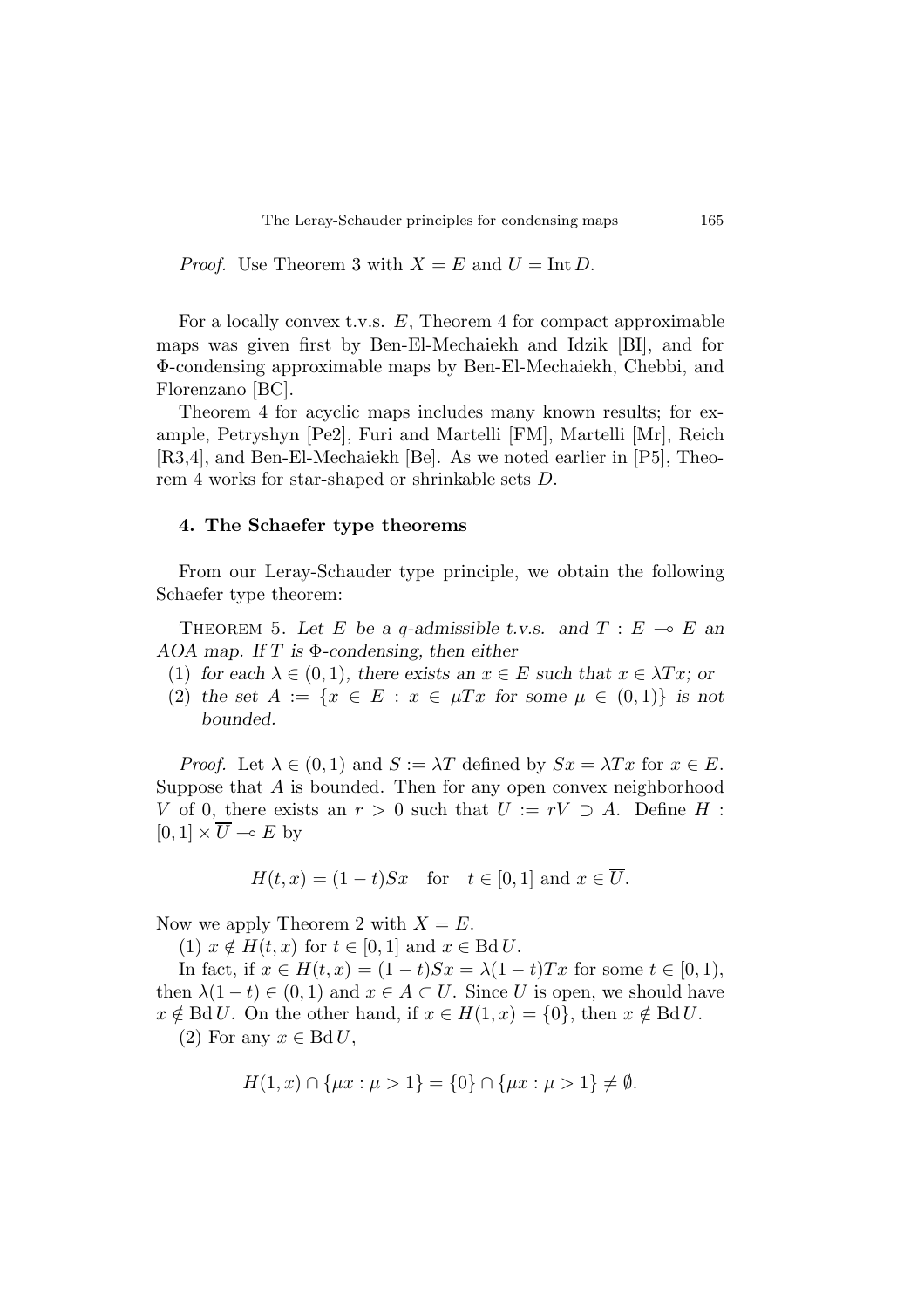(3) Suppose that  $X \subset \overline{U}$  and  $\Phi(X) \leq \Phi(H([0,1] \times X))$ . Then

$$
\Phi(X) \leq \Phi(H([0,1] \times X))
$$
  
\n
$$
\leq \Phi(\bigcup \{tT(X) : t \in [0,1]\})
$$
  
\n
$$
\leq \Phi(\overline{\text{co}}(\{0\} \cup T(X))) = \Phi(T(X)).
$$

Since *T* is Φ-condensing, *X* is relatively compact.

Note that, since *T* is an AOA map, so is *H*. Therefore, by Theorem 2, there exists an  $x \in \overline{U}$  such that  $x \in H(0, x) = Sx = \lambda Tx$ . This completes our proof.

For a locally convex t.v.s., particular forms of Theorem 5 were due to Schaefer [Sc], Reich [R1,2], and Seda [Se]. For a compact approximable map, Theorem 5 was due to Park [P5].

As in the proof of Theorem 5, we have the following equivalent form of Theorem 5. However, we can give another proof using Theorem 3.

THEOREM 6. Let E be a *q*-admissible t.v.s. and  $T : E \multimap E$  and *AOA map. If T is* Φ*-condensing, then either*

- (1) *T has a fixed point; or*
- (2) *the set*  $A = \{x \in E : x \in tTx \text{ for some } t \in (0,1)\}$  *is not bounded.*

*Proof.* Suppose that *A* is bounded. Let *D* be a bounded neighborhood of 0 such that  $A \subset \text{Int } D$ . Then no  $y \in \text{Bd } D$  satisfies  $\lambda y \in Ty$ for any  $\lambda > 1$ . Therefore, by Theorem 3, T has a fixed point in  $\overline{D}$ .

For a locally convex t.v.s. *E*, particular forms of Theorem 6 were known by Martelli and Vignoli [MV], Martelli [Mr], Granas [Gr2], and Park [P5].

## **5. The Birkhoff-Kellogg type theorems**

As an application of Theorem 4, we have the following generalization of the Birkhoff-Kellogg theorem [BK]: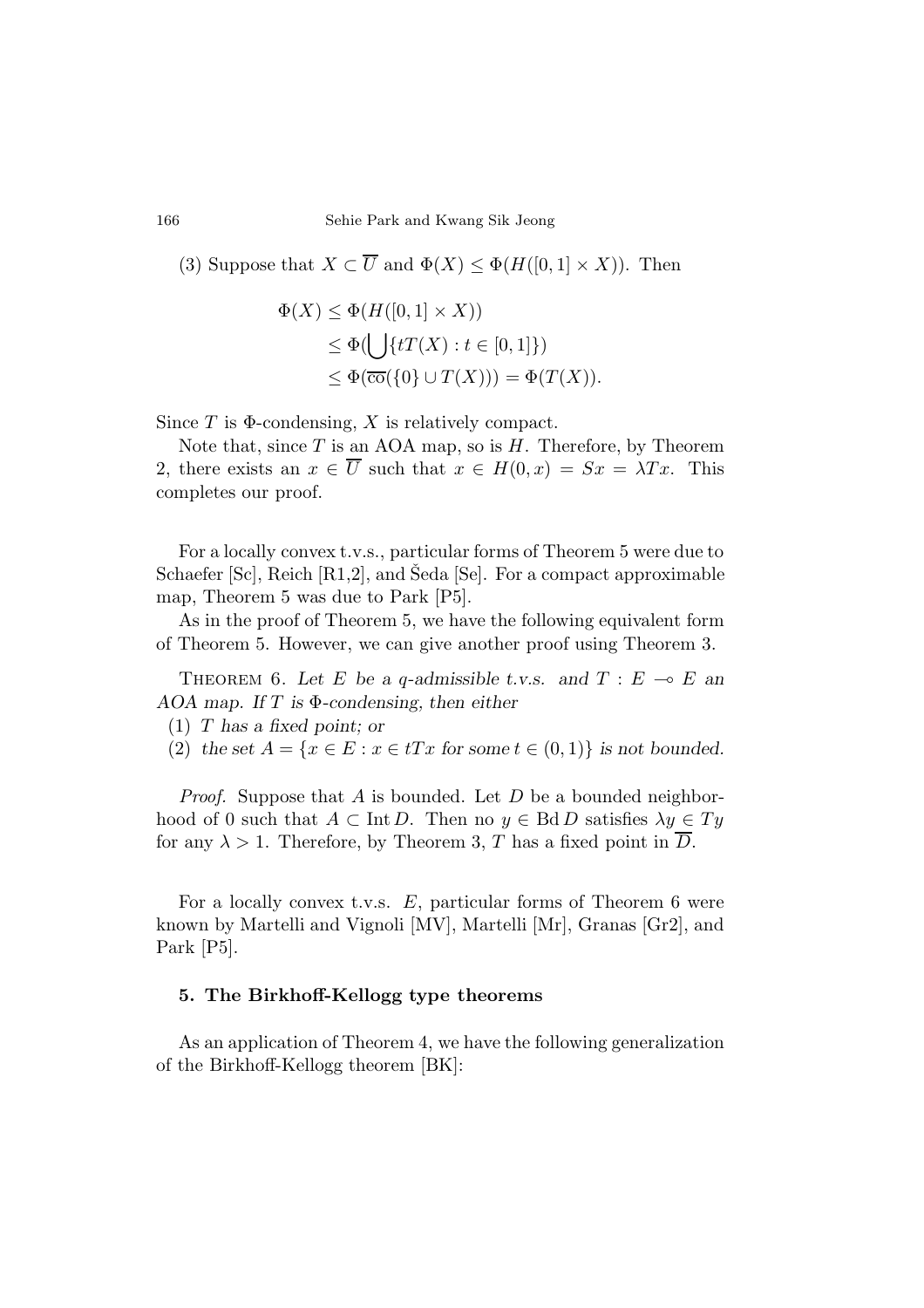Theorem 7. *Let D be a closed subset of a q-admissible t.v.s. E such that*  $0 \in \text{Int } D$  *and*  $T : D \multimap E$  *an AOA map such that*  $\lambda T(D) \cap D$  $D = \emptyset$  for some  $\lambda \in \mathbb{R}$ . If *T* is  $\Phi$ -condensing, then  $T|_{\text{Bd}D}$  has an *eigenvalue; that is,*  $\mu x \in Tx$  *for some*  $\mu \neq 0$  *and*  $x \in \text{Bd } D$ *.* 

*Proof.* Note that  $\lambda \neq 0$  and  $\lambda T : D \multimap E$  is an AOA map. Moreover, *λT* is Φ-condensing. Further, *λT* has no fixed point. Therefore, by Theorem 4, there exist  $x \in \text{Bd} D$  and  $\mu > 1$  such that  $\mu x \in \lambda Tx$ , whence we have  $(\lambda^{-1}\mu)x \in Tx$ , where  $\lambda^{-1}\mu \neq 0$ . This completes our proof.

REMARK. If  $\lambda > 0$  in Theorem 7, then  $T|_{BdD}$  has an invariant direction (a positive eigenvalue); that is,  $\mu x \in Tx$  for some  $\mu > 0$  and  $x \in \text{Bd} D$ . Note that Theorem 7 also holds for a compact map *T* when *E* is locally convex; see [P5].

THEOREM 8. Let S be the unit sphere of a normed vector space E *of infinite dimension, and*  $T : S \to E$  *an AOA map such that*  $0 \notin \overline{T(S)}$ . *If T is compact, then T has an invariant direction.*

*Proof.* Since *E* is infinite dimensional, by the Dugundji extension theorem, there exists a retraction  $r : E \to S$  such that  $r(x) = x/||x||$  if  $||x|| > 1$  and  $||r(x)|| = 1$  if  $||x|| < 1$ . Let  $T' = Tr : E \multimap E$ . Then *T'* is also an AOA map. Moreover,  $T'$  is compact. Let  $B$  be the closed unit ball. Then  $\lambda T'(B) \cap B = \emptyset$  for some  $\lambda > 0$  since  $T'(B) \subset \overline{T'(S)}$  and  $0 \notin \overline{T'(S)}$ . Therefore, by Theorem 7 for compact maps with  $D = B$ ,  $T'|_S$  has a eigenvalue. Since  $\lambda > 0$ , this eigenvalue is positive. This completes our proof.

Furi and Martelli [FM] and Martelli [Mr] obtained Theorem 8 for acyclic maps with the aid of the Lefschetz theory. Martelli [Mr] noted that Theorem 8 does not hold if *T* is condensing instead of compactness. Moreover, Theorem 8 for approximable maps is due to Park [P5].

Theorem 8 reduces immediately to the following: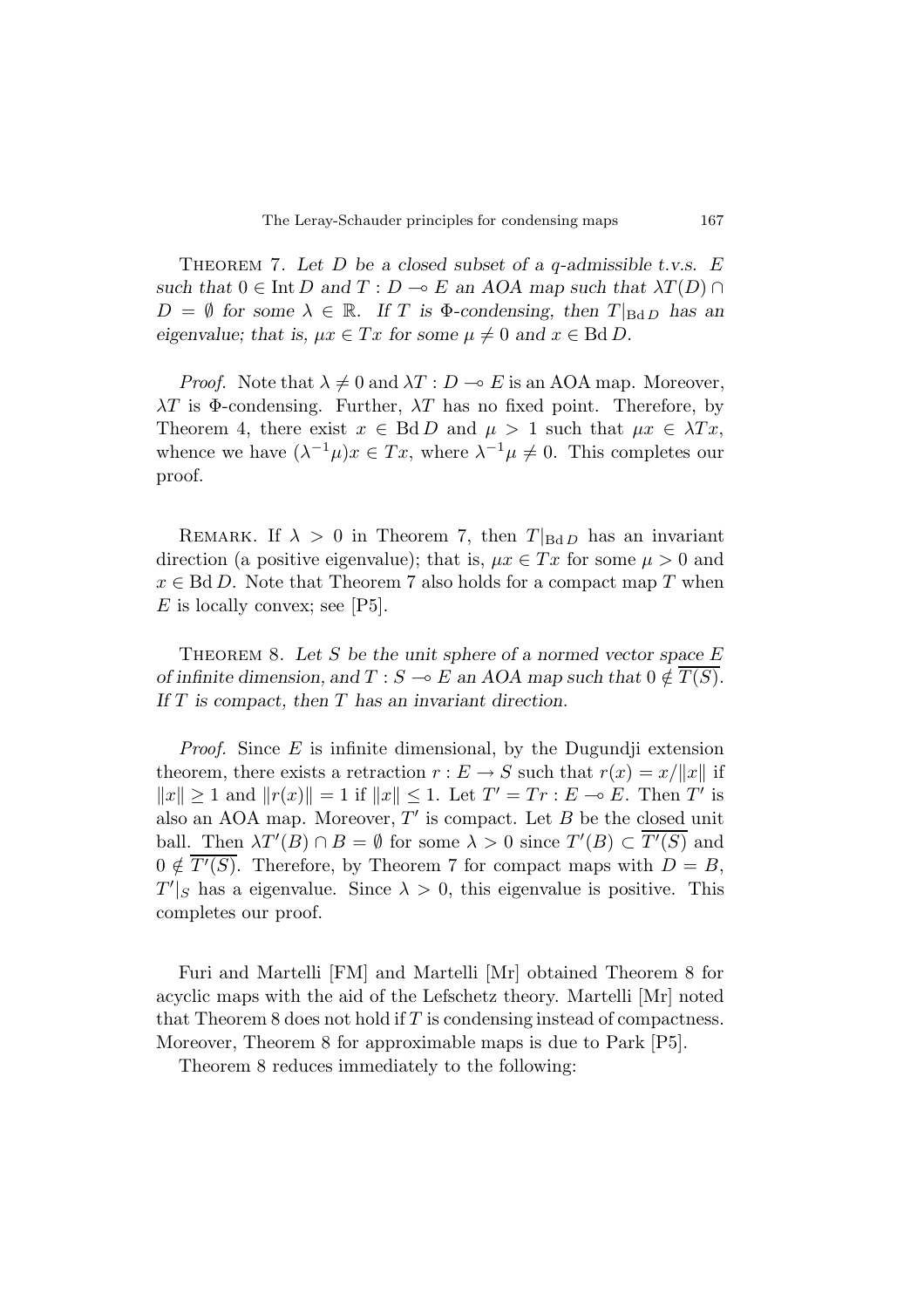Theorem 9. *Let S be the unit sphere of a normed vector space E. Then E is of infinite dimension if and only if any continuous compact map*  $f: S \to S$  *has a fixed point.* 

#### **6. Fixed points of non-selfmaps**

From Theorem 3, we have the following:

Theorem 10. *Let X be a q-admissible closed convex subset of a t.v.s. E* such that  $0 \in X$ ,  $U \subset X$  an open convex neighborhood of 0  $(m X)$ , and  $T : \overline{U} \multimap X$  an AOA map such that  $T(Bd_XU) \subset \overline{U}$ . If T *is* Φ*-condensing, then T has a fixed point.*

*Proof.* For each  $x \in Bd_XU$ ,  $Tx \subset \overline{U}$  implies  $Tx \cap {\lambda x : \lambda > 1} = \emptyset$ since  $\overline{U}$  is convex and  $0 \in U$ . Now, the conclusion follows from Theorem 3.

From Theorems 1 and 3, we have the following:

Theorem 11. *Let X be a q-admissible closed convex subset of a t.v.s.*  $E$  and  $T: X \to E$  an AOA map such that  $T(BdX) \subset X$ . If  $T$ *is* Φ*-condensing, then the fixed point set of T in X is nonempty and compact.*

*Proof.* If Int  $X = \emptyset$ , then  $X = \text{Bd } X$  and  $T : X \to X$  has a fixed point by Theorem 1. If Int  $X \neq \emptyset$ , then we may assume  $0 \in \text{Int } X$ . Now for each  $x \in \text{Bd } X$ ,  $Tx \subset X$  implies  $Tx \cap {\lambda x : \lambda > 1} = \emptyset$  since *X* is shrinkable; that is,  $[0,1)X \subset \text{Int } X$ . Therefore, by Theorem 3, *T* has a fixed point.

For a locally convex t.v.s. *E*, particular forms of Theorems 10 and 11 were due to Knaster-Kuratowski-Mazurkiewicz [KKM], Rothe [Ro], Eilenberg-Montgomery [EM], Granas [Gr1], Powers [Pw], Penot [P], and Park [P5].

#### **7. Quasi-equilibrium problems**

From Theorem 11, we have the following solution of a quasi-equilibrium problem: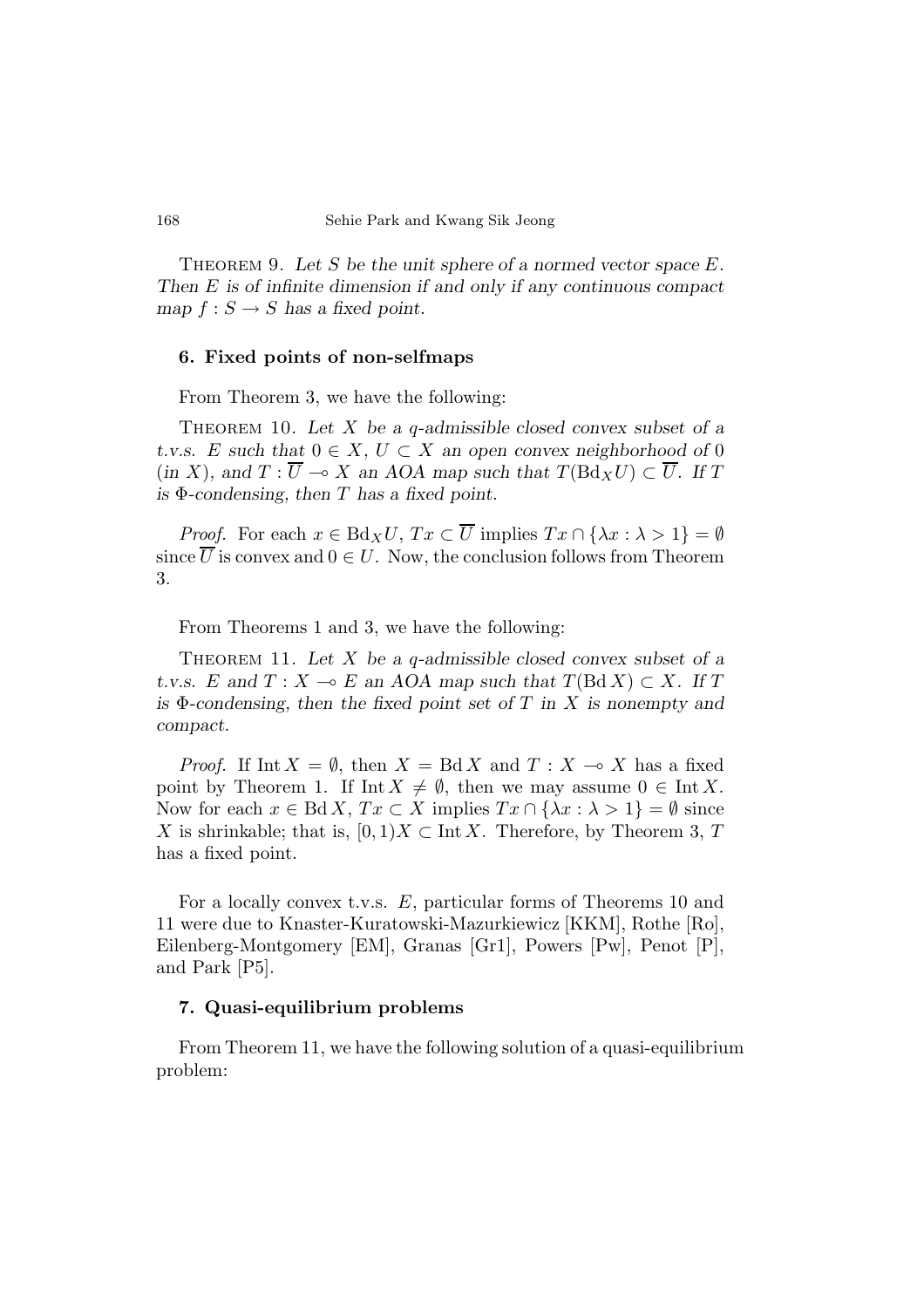Theorem 12. *Let X be a q-admissible closed convex subset of a t.v.s. E*, and  $f: X \times E \to \mathbf{R}$  *an u.s.c. function.* Let  $T: X \to E$  *be an u.s.c.* Φ-condensing map such that  $T(BdX)$  ⊂ *X.* Suppose that

(i) *the function M defined on X by*

$$
M(x) = \sup_{y \in T(x)} f(x, y) \quad \text{for} \quad x \in X
$$

*is l.s.c.; and*

(ii) the map  $F: X \to E$  defined on X by

$$
F(x) = \{ y \in T(x) : f(x, y) = M(x) \} \text{ for } x \in X
$$

*is acyclic-valued or approximable or l.s.c. with values for the O'Neill maps.*

*Then there exists an*  $\hat{x} \in X$  *such that* 

$$
\hat{x} \in T\hat{x}
$$
 and  $f(\hat{x}, \hat{x}) = M(\hat{x})$ .

*Proof.* Note that the marginal function *M* in (i) is actually continuous since  $f$  is u.s.c. and  $T$  is a compact-valued u.s.c. map, by the well-known result of Berge [Br]. Now, each  $F(x)$  is nonempty and compact. Moreover, *F* is a closed map. In fact, let  $(x_{\alpha}, y_{\alpha}) \in \text{Gr}(F)$ , the graph of *F*, and  $(x_{\alpha}, y_{\alpha}) \rightarrow (x, y)$  in  $X \times E$ . Then

$$
f(x, y) \ge \overline{\lim_{\alpha}} f(x_{\alpha}, y_{\alpha}) = \overline{\lim_{\alpha}} M(x_{\alpha})
$$

$$
\ge \underline{\lim_{\alpha}} M(x_{\alpha}) \ge M(x)
$$

and, since  $\text{Gr}(T)$  is closed in  $X \times Y$ ,  $y_\alpha \in T(x_\alpha)$  implies  $y \in T(x)$ . Hence  $(x, y) \in \text{Gr}(F) \subset \text{Gr}(T)$ . Since *T* is u.s.c., so is *F*. Therefore,  $F: X \to E$  is an AOA map satisfying  $F(\text{Bd } X) \subset T(\text{Bd } X) \subset X$ . Moreover, *F* is also  $\Phi$ -condensing. In fact, suppose that  $D \subset X$  and  $\Phi(D) \leq \Phi(F(D))$ . Then  $\Phi(D) \leq \Phi(F(D)) \leq \Phi(T(D))$ . Since *T* is  $\Phi$ condensing, we have  $\Phi(D) = 0$  and hence *F* is  $\Phi$ -condensing. Hence, by Theorem 11, *F* has a fixed point  $\hat{x} \in X$ ; that is,  $\hat{x} \in T(\hat{x})$  and  $f(\hat{x}, \hat{x}) = M(\hat{x})$ . This completes our proof.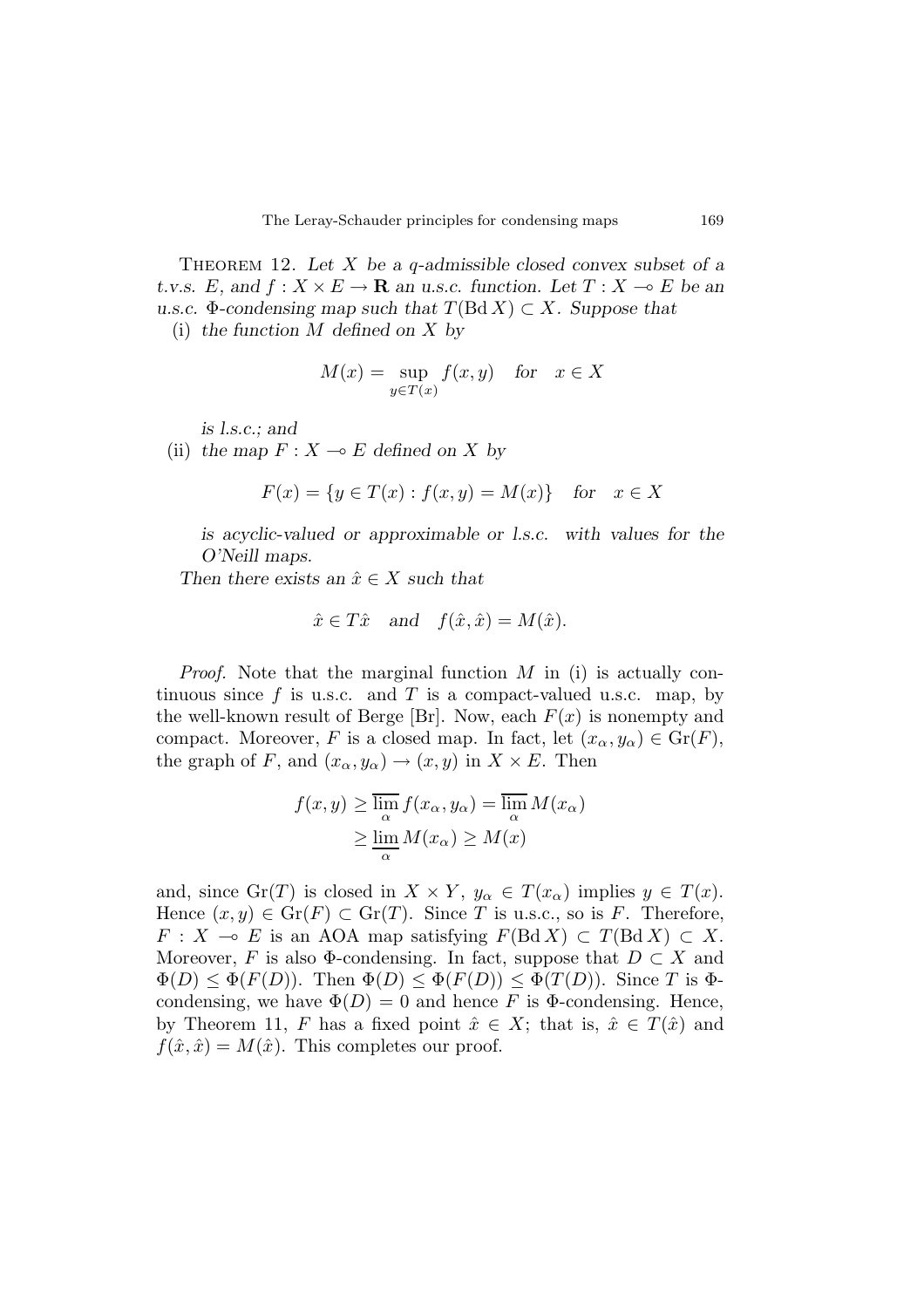REMARK. If  $f = 0$ , then Theorem 12 reduces to Theorem 11. If *E* is locally convex and *T* is compact and approximable, Theorem 12 reduces to Park [P5, Theorem 8]. Note that, from Theorem 12, we can deduce a number of variational or variational-like inequalities as in [P5, PC, PP].

#### **8. Corrections of earlier works**

The concept of *q*-admissible subsets of a t.v.s. is sufficient to correct some of the earlier works of the first author [P7-9].

As in the proof of Theorem 1, we can deduce the following from Theorem A:

Theorem C. *Let X be a q-admissible closed convex subset of a t.v.s. E.* Then any closed  $\Phi$ *-condensing map*  $F \in \mathfrak{B}(X,X)$  *has a fixed point.*

This is a correct form of [P7, Theorem 3] and [P9, Corollary 2.1]. Similarly, we have to replace admissibility of *X* in [P9, Theorem 2 and Corollary 2.2] and [P7, Theorem 4] by *q*-admissibility.

Moreover, in [P8, Theorem 1], cl*f*(*D*) should be replaced by *D*. Further, each of [P8, Theorems 2-4] can be slightly improved by replacing the admissibility of *K* by that of *D*.

#### **References**

- [Be] H. Ben-El-Mechaiekh, *A remark concerning a matching theorem of Ky Fan*, Chinese J. Math. **17** (1989), 309–314.
- [BC] H. Ben-El-Mechaiekh, S. Chebbi, and M. Florenzano, *A Leray-Schauder type theorem for approximable maps: a simple proof*, Proc. Amer. Math. Soc. **126** (1998), 2345–2349.
- [BD1] H. Ben-El-Mechaiekh and P. Deguire, *Approximation of non-convex setvalued maps*, C.R. Acad. Sci. Paris **312** (1991), 379–384.
- [BD2] , *General fixed point theorems for non-convex set-valued maps*, C.R. Acad. Sci. Paris **312** (1991), 433–438.
- [BD3] H. Ben-El-Mechaiekh and P. Deguire, *Approachability and fixed points for non-convex set-valued maps*, J. Math. Anal. Appl. **170** (1992), 477–500.
- [BI] H. Ben-El-Mechaiekh and A. Idzik, *A Leray-Schauder type theorem for approximable maps*, Proc. Amer. Math. Soc. **122** (1994), 105–109.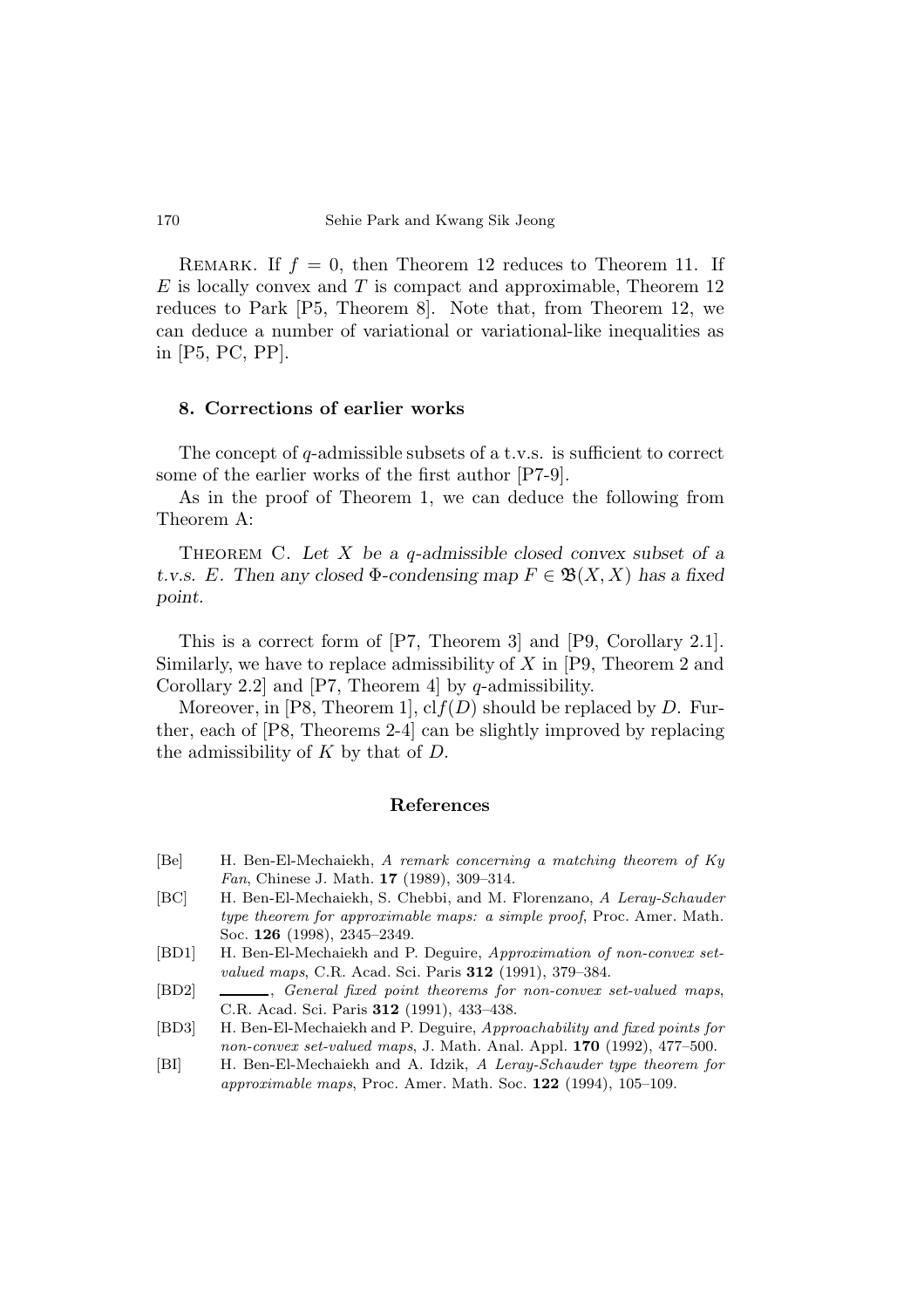- [BK] G.D. Birkhoff and O.D. Kellogg, *Invariant points in function space*, Trans. Amer. Math. Soc. **23** (1922), 96–115.
- [Br] F.E. Browder, *Problèmes Non-Linéaires*, Sém. Math. Supér., Pres. Univ. Montréal, 1966.
- [EM] S. Eilenberg and D. Montgomery, *Fixed point theorems for multi-valued transformations*, Amer. J. Math. **68** (1946), 214–222.
- [FP1] P.M. Fitzpatrick and W.V. Petryshyn, *Fixed point theorems for multivalued noncompact acyclic mappings*, Pacific J. Math. **54** (1974), 17–23.
- [FP2] , *Fixed point theorems and the fixed point index for multivalued mappings in cones*, J. London Math. Soc. (2) **12** (1975), 75–85.
- [FM] M. Furi and M. Martelli, *A degree for a class of acyclic-valued vector fields in Banach spaces*, Ann. Scuola Norm. Sup. Pisa (4) **1** (1974), 301– 310 (1975).
- [GK1] J.A. Gatica and W.A. Kirk, *Fixed point theorems for contraction mappings with applications to nonexpansive and pseudo-contractive mappings*, Rocky Mount. J. Math. **4** (1974), 69–79.
- [GK2] , *A fixed point theorem for* k*-set-contractions defined in a cone*, Pacific J. Math. **53** (1974), 131–132.
- [Gr1] A. Granas, *Theorems on antipodes and theorems on fixed points for a certain class of multi-valued mappings in Banach spaces*, Bull. Acad. Polon. Sci. **7** (1959), 271–275.
- [Gr2] , *On the Leray-Schauder alternative*, Top. Meth. Nonlinear Anal. **2** (1993), 225–231.
- [H] O. Hadˇzi´c, *Fixed Point Theory in Topological Vector Spaces*, Univ. of Novi Sad, Novi Sad, 1984.
- [K] V. Klee, *Leray-Schauder theory without local convexity*, Math. Ann. **141** (1960), 286–296.
- [KKM] B. Knaster, C. Kuratowski, und S. Mazurkiewicz, *Ein Beweis des Fixpunktsatzes f¨ur* n*-dimensionale Simplexe*, Fund. Math. **14** (1929), 132– 137.
- [LS] J. Leray and J. Schauder, *Topologie et ´equations fonctionnelles*, Ann. Ecole Norm. Sup. **3** (1934), 45–78.
- [Ln] T.-C. Lin, *Approximation theorems and fixed point theorems in cones*, Proc. Amer. Math. Soc. **102** (1988), 502–506.
- [Mr] M. Martelli, *A Rothe's type theorem for non-compact acyclic-valued maps*, Boll. Un. Mat. It. (4) **11** Suppl. Fasc. **3** (1975), 70–76.
- [MV] M. Martelli and A. Vignoli, *Eigenvectors and surjectivity for* α*-Lipschitz mappings in Banach spaces*, Ann. Mat. Pura Appl. **94** (1972), 1–10.
- [MTY] G.B. Mehta, K.-K. Tan, and X.-Z. Yuan, *Maximal elements and generalized games in locally convex topological vector spaces*, Bull. Polish Acad. Sci. Math. **42** (1994), 43–53.
- [N] M. Nagumo, *Degree of mappings in convex linear topological spaces*, Amer. J. Math. **73** (1951), 497–511.
- [O] R. O'Neill, *Induced homology homomorphisms for set-valued maps*, Pacific J. Math. **7** (1957), 1179–1184.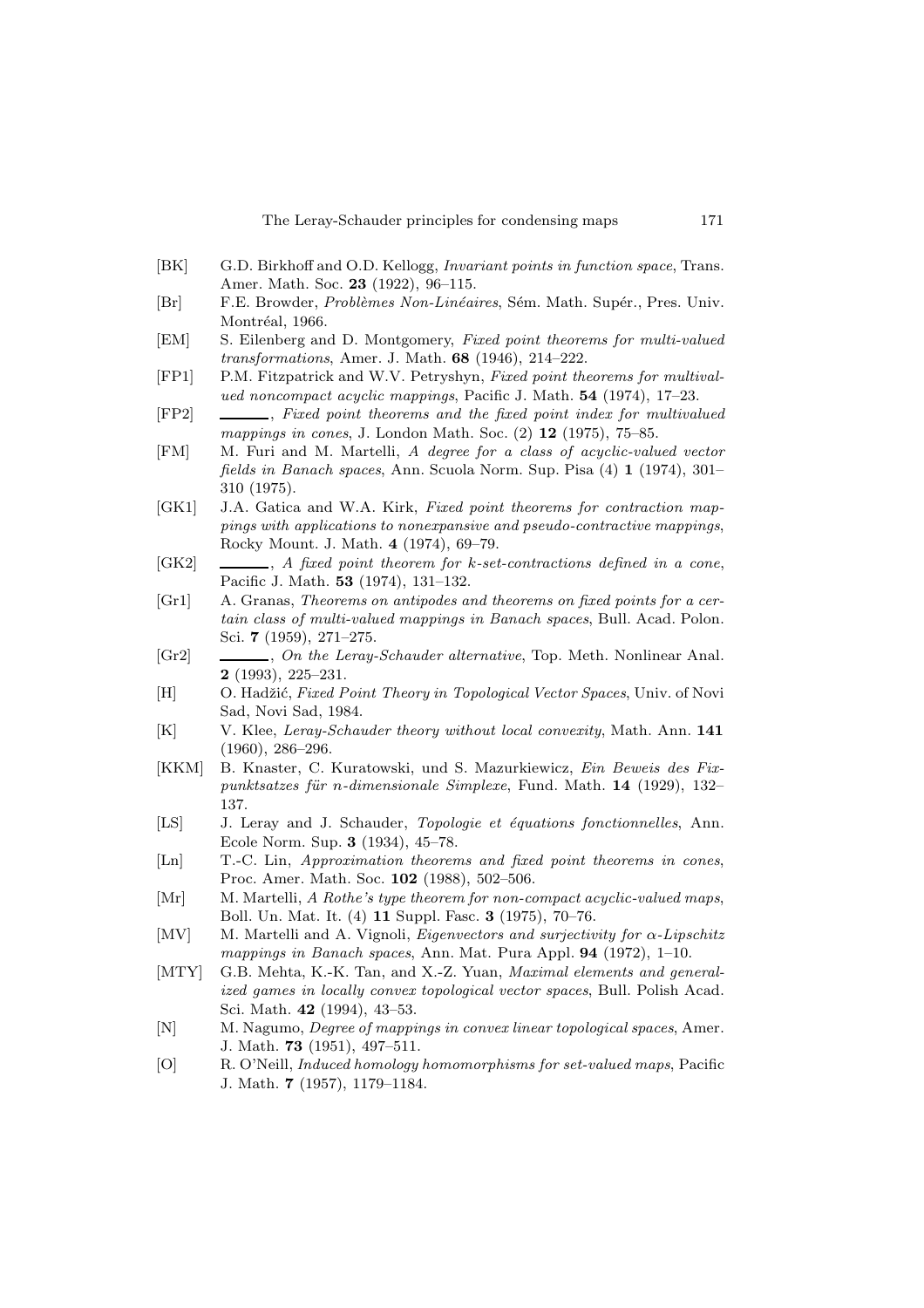#### 172 Sehie Park and Kwang Sik Jeong

- [P1] Sehie Park, *Some coincidence theorems on acyclic multifunctions and application to KKM theory*, Fixed Point Theory and Applications (K.-K. Tan, ed.). World Scientific, River Edge, NJ, 1992, pp.248–277.
- [P2] , *Acyclic maps, minimax inequalities, and fixed points*, Nonlinear Anal. TMA **24** (1995), 1549–1554.
- [P3] , *Fixed points of acyclic maps on topological vector spaces*, Proc. 1st World Congress of Nonlinear Analysts '92 (V. Lakshimikantham, Ed.), de Gruyter, Berlin-New York, 1996, pp.2171–2177.
- [P4] , *Foundations of the KKM theory via coincidences of composites of upper semicontinuous maps*, J. Korean Math. Soc. **31** (1994), 493–519.
- [P5] , *Fixed points of approximable maps*, Proc. Amer. Math. Soc. **124** (1996), 3109–3114.
- [P6] , *Coincidence theorems for the better admissible multimaps and their applications*, Proc. 2nd World Congress of Nonlinear Analysts '96, Nonlinear Analysis, TMA **30** (1997), 4183–4191.
- [P7] , *Fixed points of the better admissible multimaps*, Math. Sci. Research Hot-Line **1(9)** (1997), 1–6.
- [P8] , *Collectively fixed points and equilibrium points of abstract economies*, Math. Sci. Research Hot-Line **1(11)** (1997), 9–13.
- [P9] , *A unified fixed point theory of multimaps on topological vector spaces*, J. Korean Math. Soc. **35** (1998), 803–829.
- [PC] S. Park and M.-P. Chen, *Generalized quasi-variational inequalities*, Far East J. Math. Sci. **3** (1995), 199–204.
- [PP] S. Park and J.A. Park, *The Idzik type quasivariational inequalities and noncompact optimization problems*, Colloq. Math. **71** (1996), 287–297.
- [PSW] S. Park, S.P. Singh, and B. Watson, *Some fixed point theorems for composites of acyclic maps*, Proc. Amer. Math. Soc. **121** (1994), 1151–1158.
- [P] J.-P. Penot, *Fixed point theorems without convexity*, Bull. Soc. Math. France Mém. **60** (1979), 129-152.
- [Pe1] W.V. Petryshyn, *Remarks on fixed point theorems and their extensions*, Trans. Amer. Math. Soc. **126** (1967), 43–53.
- [Pe2] , *Structure of the fixed points set of* k*-set contractions*, Arch. Rational Mech. Anal. **40** (1971), 312–328.
- [PF1] W.V. Petryshyn and P.M. Fitzpatrick, *A degree theory, fixed point theorems, and mapping theorems for multivalued noncompact mappings*, Trans. Amer. Math. Soc. **194** (1974), 1–25.
- [PF2] , *Fixed-point theorems for multivalued noncompact inward maps*, J. Math. Anal. Appl. **46** (1974), 756–767.
- [Pt] A.J.B. Potter, *An elementary version of the Leray-Schauder theorem*, J. London Math. Soc. (2) **5** (1972), 414–416.
- [Pw] M.J. Powers, *Lefschetz fixed point theorems for multi-valued maps*, Lect. Notes Math. **151**, Springer-Verlag, Berlin-Heidelberg-New York, 1970, pp.74–81.
- [R1] S. Reich, *A fixed point theorem in locally convex spaces*, Bull. Cal. Math. Soc. **63** (1971), 199–200.